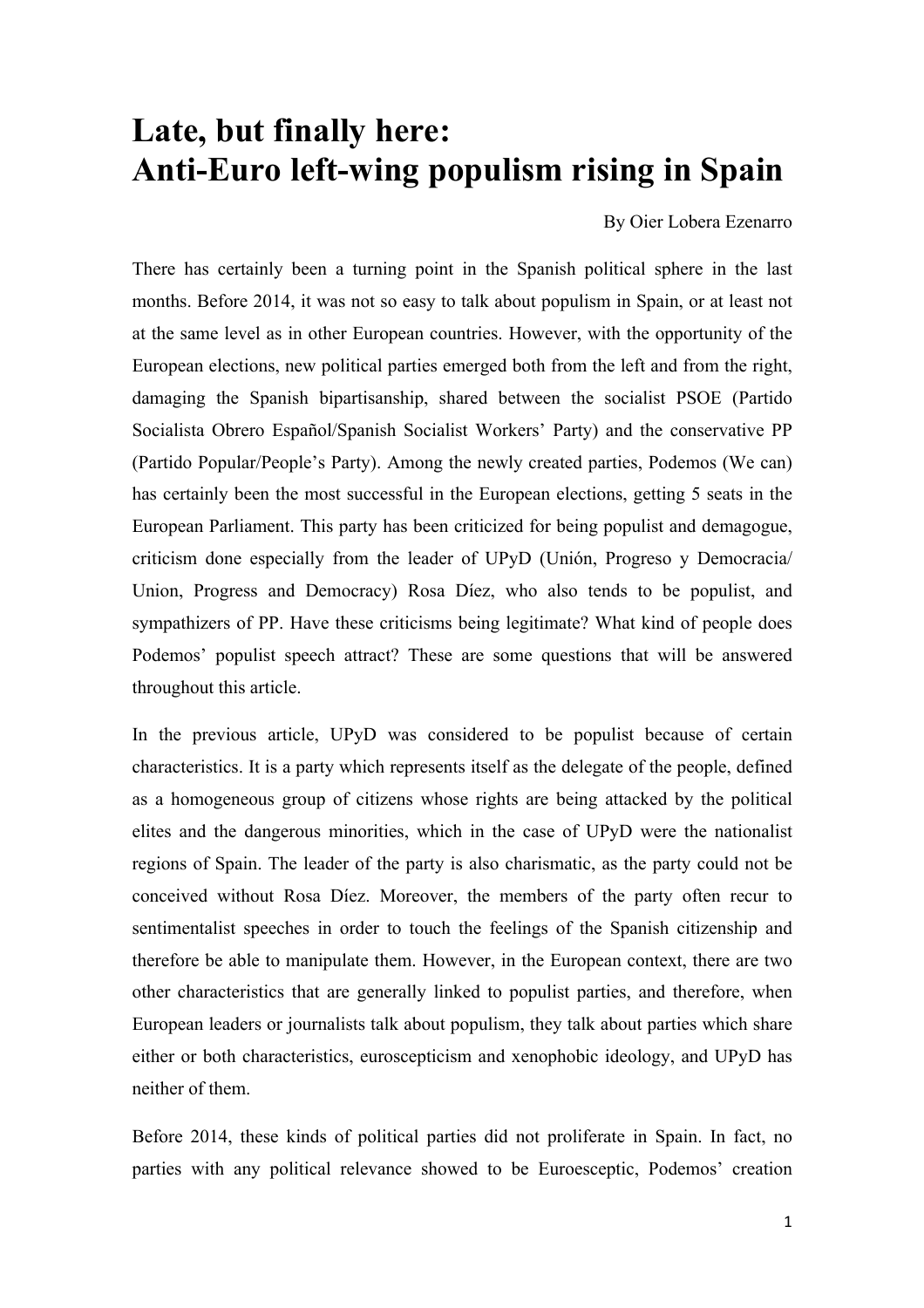supposing and important change. Podemos was created just in the eve of the European elections, defending leftist reforms in the Spanish society and politics, promising to be the real follower of the Spanish left, because according to its leader Pablo Iglesias, PSOE does no longer represent the Spanish left. Apart from those populist attributes UPyD also shares, Podemos has to add to its list of populist characteristics its Euroscepticism and its intention to get out of the Euro and the Eurozone. On the other hand, it should not be forgotten that, unlike UPyD, Podemos does not attack a national minority, but only political and economic elites.

Of course, when talking about a populist party, it is unavoidable to refer to its leader, who in this case is Pablo Iglesias. His name itself is a lucky coincidence, as the founder of the PSOE was also called Pablo Iglesias. He shares a peculiarity with another populist politician, Silvio Berlusconi, as both of them became famous through their appearance on television. Some of his most remarkable appearances on TV have been on the programme "El gato al agua", aired on *Intereconomia<sup>l</sup>*, where he had debates about different topics of political interest with people who had a right-wing political conviction, against whom he defended socialism and communism. Thanks to the fame he achieved through his appearance on the media, he could create the political party Podemos, which attracts voters from the left disappointed with PSOE and people disenchanted with the political system. The party follows the ideology of the 15M movement, which united people discontent with the Spanish political situation and asked for a greater representation of the people and combated against corruption. Thus, these people see an alternative to the system in Podemos. Moreover, Euroscepticists may have seen on him an alternative to Europe, as he has proposed, as well as Marine Le Pen has done in France, getting out of the Eurozone in order to have a more competitive currency. Besides the Euroscepticism and his criticisms against the rest of the political parties, his charismatic speech has had the ability to attract a wide range of voters, obtaining five astonishing seats for the European Parliament the first time Podemos has run for elections.

Populists use a different speech from that used by other politicians. The populist language tends to be more direct, and they also use sentimentalisms in order to manipulate the audiences. To observe how Pablo Iglesias' speech could be considered

<u> 1989 - Johann Stein, fransk politik (d. 1989)</u>

<sup>&</sup>lt;sup>1</sup> *Intereconomía* is a right wing TV channel where conservative ideologies are promoted, and

<sup>&</sup>quot;El gato al agua" a debate programme aired in that TV channel.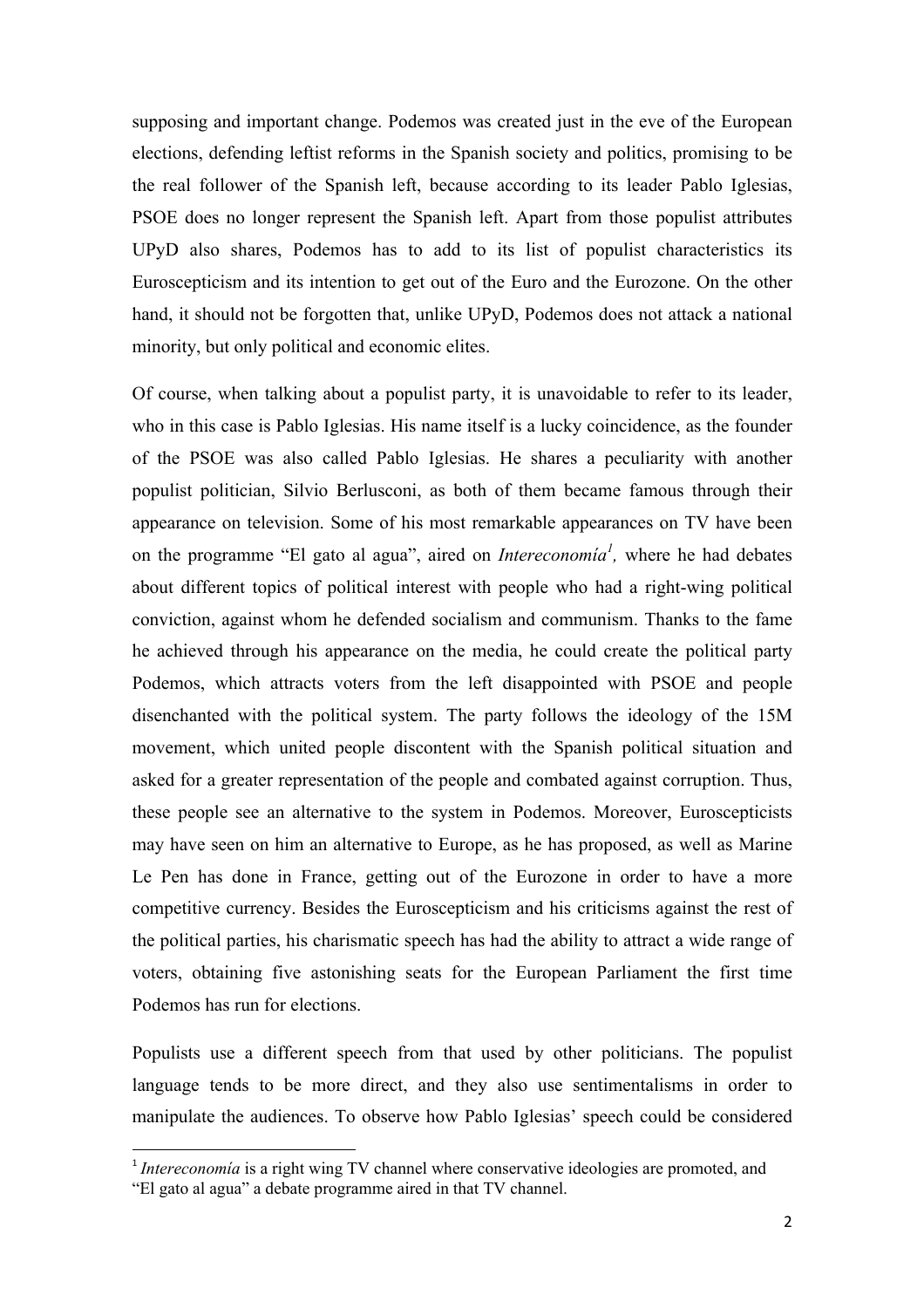populist, here is an example: "They want to criminalize the young people and the demonstrators. You are not only from the right, you are stupid."<sup>2</sup> First of all, he already introduces two of the people whom he aims to represent: the youth and demonstrators, people unhappy with the system. Then, he makes clear that the people against whom he fights are people whose ideologies come from the right, opinion he has very directly expressed. Moreover, he uses passionate words as well in order to make it more attractive for the people who hear him. That is why he is naming those who are criminalizing the youth and demonstrators stupid, in order to catch the attention of the viewers. This passionate speech can also be observed in Pablo Iglesias' discourse in the European Parliament in the presentation of the his candidature to the presidency of the European Parliament<sup>3</sup>, where he started his speech referring to the most tragic moment of the European history: the Second World War. He used this example to express that Europe is returning to have xenophobic and fascist politicians who are being very successful, and that these xenophobic attitudes should not be permitted. Although we may agree with his opinion in this aspect, it is not about what he says, but how he says it, trying to move the feelings of the people who are listening to him, so he can manipulate them too.

Using this sentimentalist language, Pablo Iglesias is trying to attract a certain kind of voters: generally young people, leftists and people disenchanted with the Spanish political and economic situation. However, who did really vote for Podemos? There are some discrepancies concerning the age of the voters. Some writers say the majority of the voters are mainly young people<sup>4</sup>, while others defend that most of the voters are  $35$ years old or older.<sup>5</sup> It is necessary to wait until a more exhaustive study of the age of the voters is done to clearly state the overall age of the voters. However, most newspapers agree that Podemos' voters are mostly highly educated and that they are leftists who are

 

<sup>&</sup>lt;sup>2</sup> "Pretenden criminalizar a los jóvenes y a los manifestantes. No solamente sois de derechas, además sois gilipollas." In "Mejores momentos de Pablo Iglesias, candidato de Podemos", Youtube, May 12, 2014, https://www.youtube.com/watch?v=lWV-n55oI4U.

<sup>&</sup>lt;sup>3</sup> "Discurso Íntegro de Pablo Iglesias en el Parlamento Europeo", Youtube, June 1, 2014, https://www.youtube.com/watch?v=CJYQEGxXI-o. 4

Sara Montero, "Joven, licenciado y desencantado con la izquierda: así es el votante medio de Podemos", ABC, May 27, 2014, http://www.abc.es/espana/20140527/abci-podemos-votantemedio-201405261926.html. 5

 $\frac{1}{5}$  Francesco Manetto, "La gran mayoría de los votantes de Podemos tiene más de 35 años", El País, June 1, 2014, http://politica.elpais.com/politica/2014/06/01/actualidad/1401652287\_552889.html; "El perfil del votante de Podemos", El País, May 31, 2014,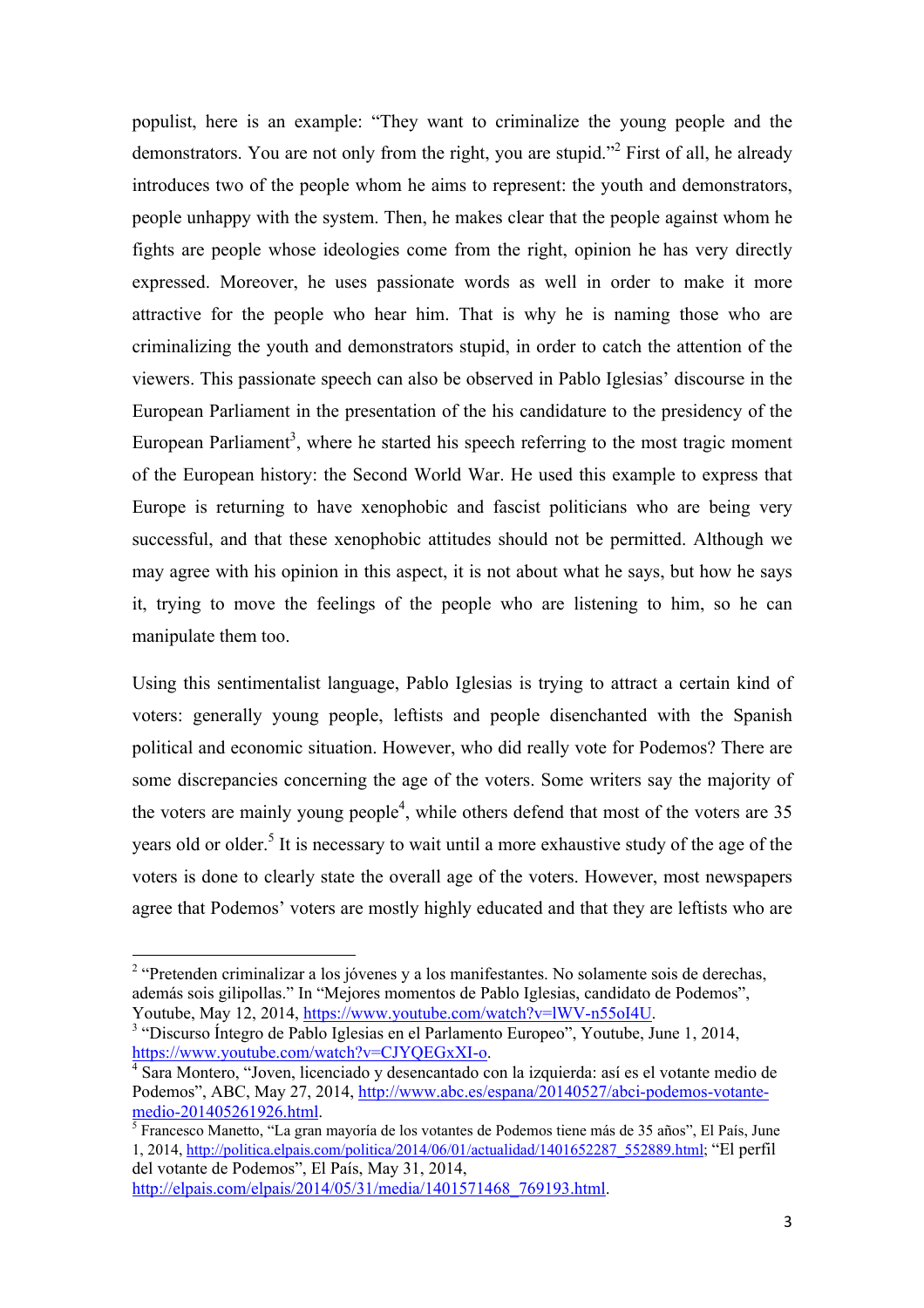disenchanted with the traditional Spanish left<sup>6</sup>, PSOE and IU (Izquierda Unida/United Left).

The main problem with the Spanish political reality is not the new parties which are emerging, but the loss of credibility of the traditional parties, mainly of the two parties around which bipartisanship was erected, PSOE and PP. Not only have they lost their credibility on their ability to cope with the Spanish economic crisis, but politicians from both parties have been involved in corruption, being totally comprehensible that new parties have seen their opportunity to emerge. For the young (and not so young) voters, observing how their political delegates have been accused of corruption has encouraged them to vote for another party who may also respond to their political beliefs and is still "clean". In fact, in order to enhance their connection with the people, Parliamentarians of Podemos have decided to earn less than 2000  $\epsilon$  in the European Parliament<sup>7</sup>, underlying the fact they are not there to become rich and steal money, but to represent the people. If we add to the loss of credibility of traditional parties the charisma of Pablo Iglesias, his direct and emotional speech, and the fact that he has earned popularity among leftists thanks to his ability to win debates against people with a rightwing political orientation, it is comprehensible that he has become so popular among leftists and young people.

Moreover, Podemos has attacked some controversial procedures undertaken by the party on the government, PP, such as its reform against abortion, while Podemos offers a free abortion<sup>8</sup>, and combats against the expropriation of houses of people who cannot pay their debts. Because of the crisis, many families have lost their jobs and therefore have not been able to pay their mortgage, consequently losing their houses, these expropriations being criticized by the Spanish media and society in general. Podemos, proposing that these expropriations should be illegal, has attracted a range of voters who

<u> 1989 - Johann Stein, fransk politik (d. 1989)</u>

<sup>66</sup> Montero, "Joven, licenciado y desencantado con la izquierda: así es el votante medio de Podemos"; "Metroscopia: El 30 % de los votantes de Podemos provienen del PSOE", Electomania, June 2, 2014, http://electomania.es/metroscopia-el-30-de-los-votantes-depodemos-provienen-el-psoe/.<br><sup>7</sup> "El partido Podemos confirma que sus parlamentarios europeos cobrarán menos de 2.000

euros", El Periódico, May 26, 2014, http://www.elperiodico.com/es/noticias/europa/podemosconfirma-que-sus-parlamentarios-europeos-cobraran-menos-2000-euros-3282808.

<sup>&</sup>lt;sup>8</sup> "Así será un país gobernado por Podemos", ABC, May 27, 2014, http://www.abc.es/elecciones-europeas/20140526/abci-gobernara-podemos-201405261237.html.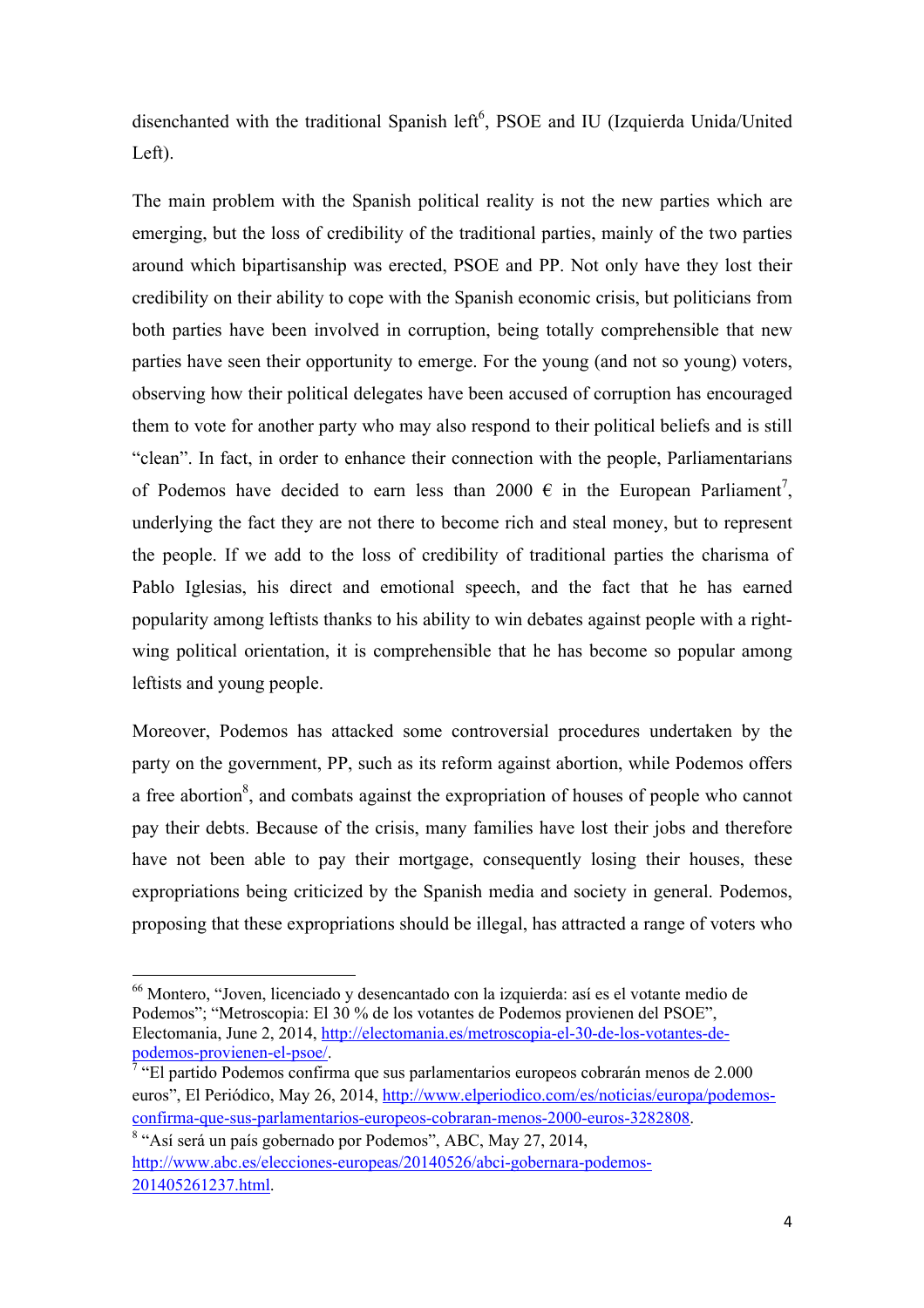not only share the leftist view of the party, but also those who are living a precarious situation in Spain, who are certainly not a minority.

Of course, in order to make this possible, the economic situation of Spain needs a dramatic change, and therefore Podemos proposes to get out of the Eurozone in order to "democratize the economy"<sup>9</sup>. Even treating this issue, he uses populist arguments to defend his position, by saying that the economic system needs an urgent change in order to assure that children are not starving and that families have an economic security to maintain their homes and sustain their families<sup>10</sup>. This is an issue of concern for the European Union, as they are proposing dropping out of the Euro. He expresses that what Spain needs is a change, he asks for more state power in monetary aspects, which is delegated to the European Union through the Euro, and hence thinks getting out of the Euro could be necessary.

Most of the criticisms done to Podemos and Pablo Iglesias, naming him populist and demagogue, have come from the right-wing, from people who sympathize with PP, but also from UPyD, who also has many populist characteristics. Rosa Díez, the leader of UPyD, has compared Podemos' propositions to those made by Syriza and Beppe Grillo, left-wing populist parties in Greece and Italy, and even to those made by Marine Le  $Pen<sup>11</sup>$ , although Le Pen leads a right-wing and conservative party in France. Dylan Thomas defined alcoholic as "someone you don't like who drinks as much as you"<sup>12</sup>, and something similar seems to happen with populism. Populist seems to be someone who is as populist as you but whose ideology you do not share and who has been more successful than you in the elections, as we should not forget that UPyD, party that was created in 2007, obtained four seats in the European Parliament while Podemos, which was running for the first time for the elections, obtained five.

Certainly Podemos and Pablo Iglesias have many populist attributes, as he is telling what young people, people in precarious situations and leftists discontent with the

http://politica.elpais.com/politica/2014/05/23/actualidad/1400863156\_284091.html.<br><sup>10</sup> Idem

<u> 1989 - Johann Stein, fransk politik (d. 1989)</u>

<sup>9</sup> "Para democratizar la economía". In Marién Kadner, "Pablo Iglesias: 'Lo que tenemos claro es que este Euro no sirve'", El País, May 23, 2014,

<sup>&</sup>lt;sup>11</sup> "Rosa Díez, contra el líder de Podemos: 'Pablo Iglesias defiende a ETA y no la autodeterminación'", Vozpopuli, June 4, 2014, http://vozpopuli.com/actualidad/44403-rosa-<br>diez-contra-el-lider-de-podemos-pablo-iglesias-defiende-a-eta-y-no-la-autodeterminacion.

<sup>&</sup>lt;sup>12</sup> Daniele Albertazzi and Duncan McDonnell, *Twenty-First Century Populism. The Spectre of Western European Democracy* (Palgrave MacMillan: New York, 2008), 2.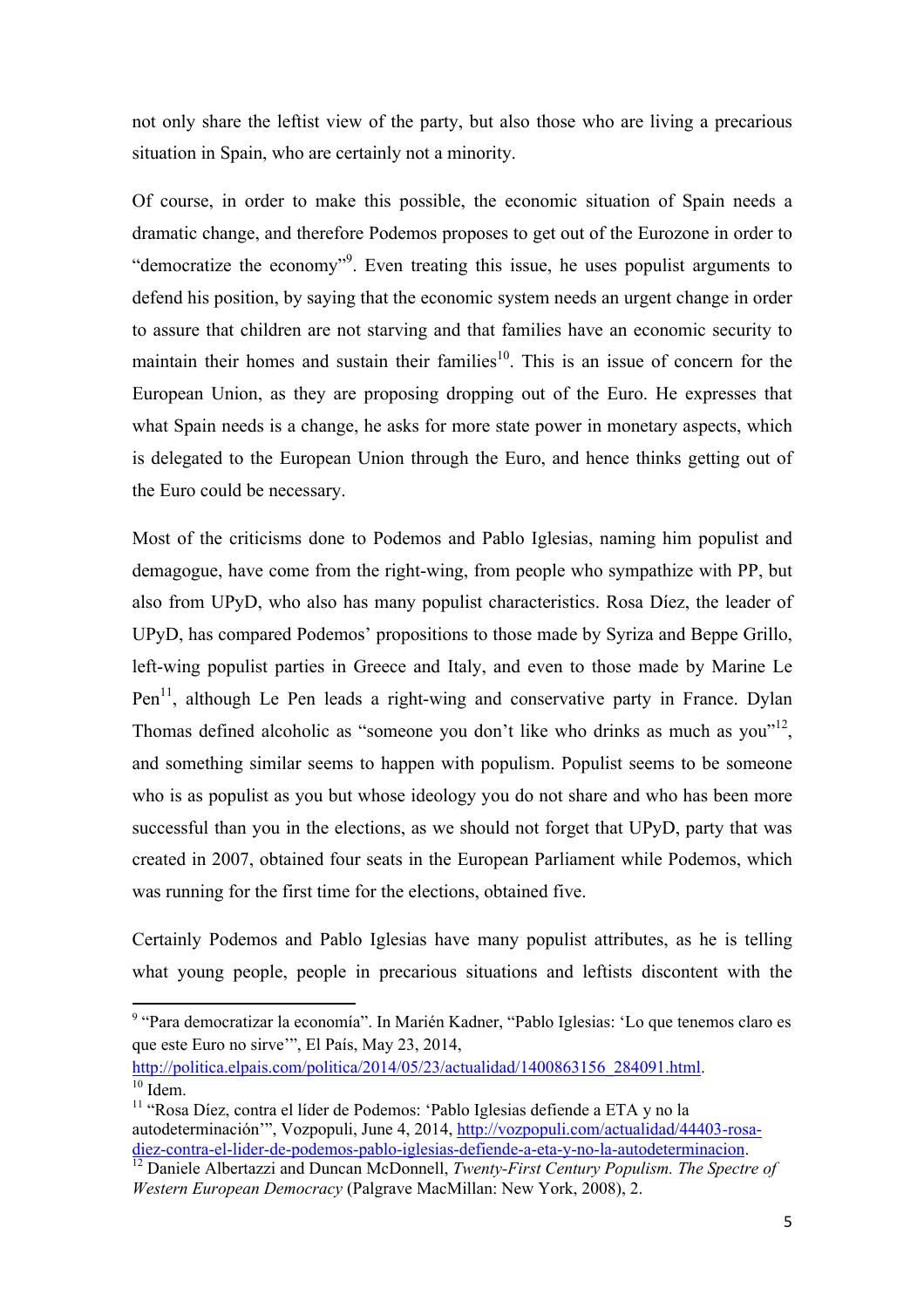traditional parties want to hear. However, they are not the only ones in Spain. UPyD also uses populist strategies, although it has not been as successful as Podemos in these last elections. Certainly, the rise of Podemos has been a surprise for other Spanish political parties and for the Spaniards themselves, and although it is necessary to be careful with populism, traditional parties may also regard the rise of this party as a call of attention. They should realize that they should change many aspects of their political campaigns and the way they have acted if they want to maintain the support of the Spanish citizenship. If not, the bipartisan system may disappear, and PP and PSOE may lose the power they have obtained until now. So, although Podemos and UPyD can be considered populists, if the rise of these parties serves for the improvement of the actions of the majoritarian parties, we should at least thank them for that.

## **Sources**

- Albertazzi, Daniele and Duncan McDonnell. *Twenty-First Century Populism. The Spectre of Western European Democracy.* Palgrave MacMillan: New York, 2008.
- "Así será un país gobernado por Podemos". ABC. May 27, 2014. http://www.abc.es/elecciones-europeas/20140526/abci-gobernara-podemos-201405261237.html.
- "El partido Podemos confirma que sus parlamentarios europeos cobrarán menos de 2.000 euros". El Periódico. May 26, 2014. http://www.elperiodico.com/es/noticias/europa/podemos-confirma-que-susparlamentarios-europeos-cobraran-menos-2000-euros-3282808.
- "El perfil del votante de Podemos". El País. May 31, 2014. http://elpais.com/elpais/2014/05/31/media/1401571468\_769193.html.
- Kadner, Marién. "Pablo Iglesias: 'Lo que tenemos claro es que este Euro no sirve'". El País. May 23, 2014. http://politica.elpais.com/politica/2014/05/23/actualidad/1400863156\_284091.ht ml.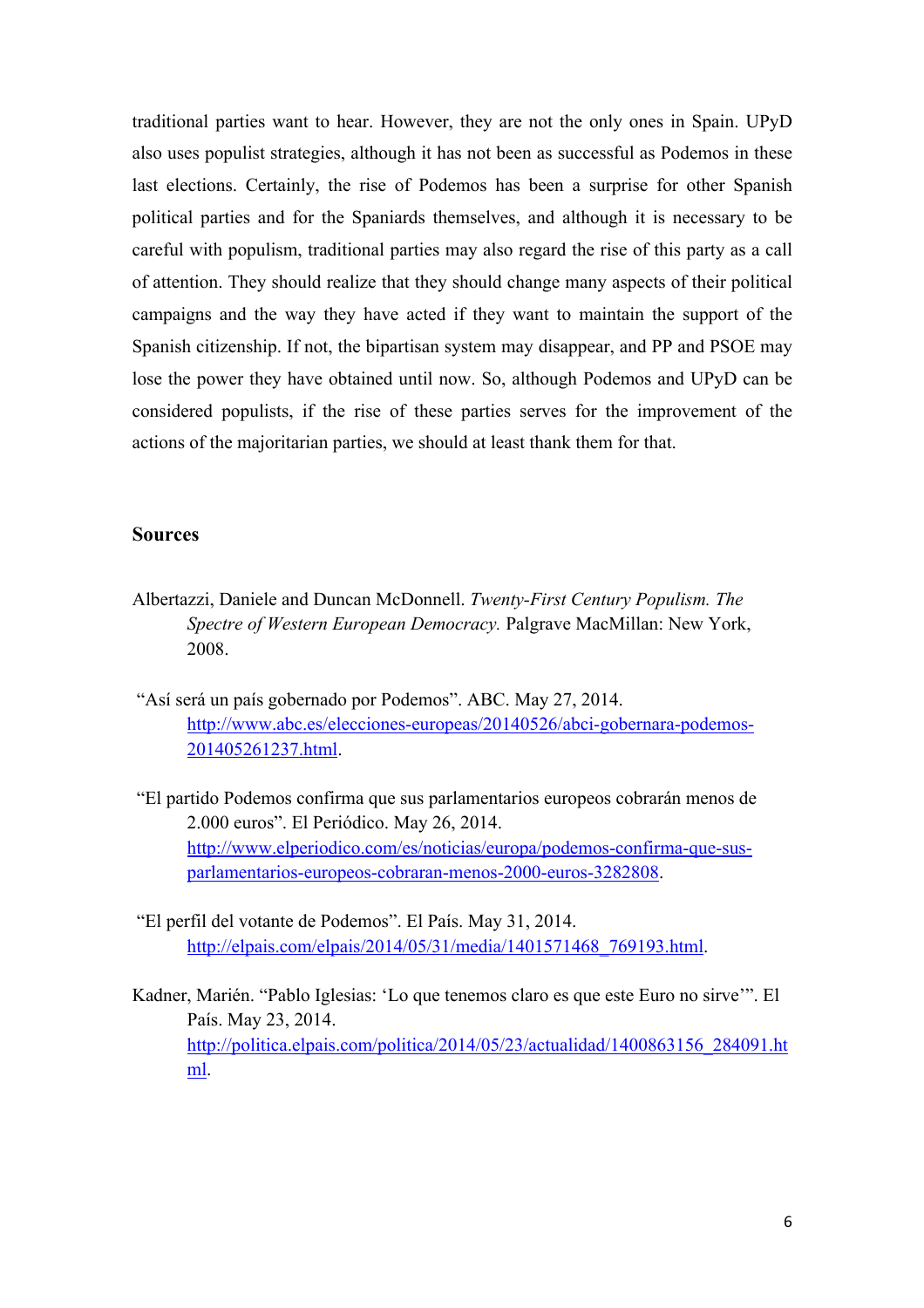- Manetto, Francesco. "La gran mayoría de los votantes de Podemos tiene más de 35 años". El País, June 1, 2014. http://politica.elpais.com/politica/2014/06/01/actualidad/1401652287\_552889.ht ml.
- "Metroscopia: El 30 % de los votantes de Podemos provienen del PSOE". Electomania. June 2, 2014. http://electomania.es/metroscopia-el-30-de-los-votantes-depodemos-provienen-el-psoe/.
- Montero, Sara. "Joven, licenciado y desencantado con la izquierda: así es el votante medio de Podemos". ABC, May 27, 2014. http://www.abc.es/espana/20140527/abci-podemos-votante-medio-201405261926.html.
- "Rosa Díez, contra el líder de Podemos: 'Pablo Iglesias defiende a ETA y no la autodeterminación'". Vozpopuli. June 4, 2014. http://vozpopuli.com/actualidad/44403-rosa-diez-contra-el-lider-de-podemospablo-iglesias-defiende-a-eta-y-no-la-autodeterminacion.
- Youtube. "Mejores momentos de Pablo Iglesias, candidato de Podemos". May 12, 2014. https://www.youtube.com/watch?v=lWV-n55oI4U.
- Youtube. "Discurso Íntegro de Pablo Iglesias en el Parlamento Europeo". June 1, 2014. https://www.youtube.com/watch?v=CJYQEGxXI-o.